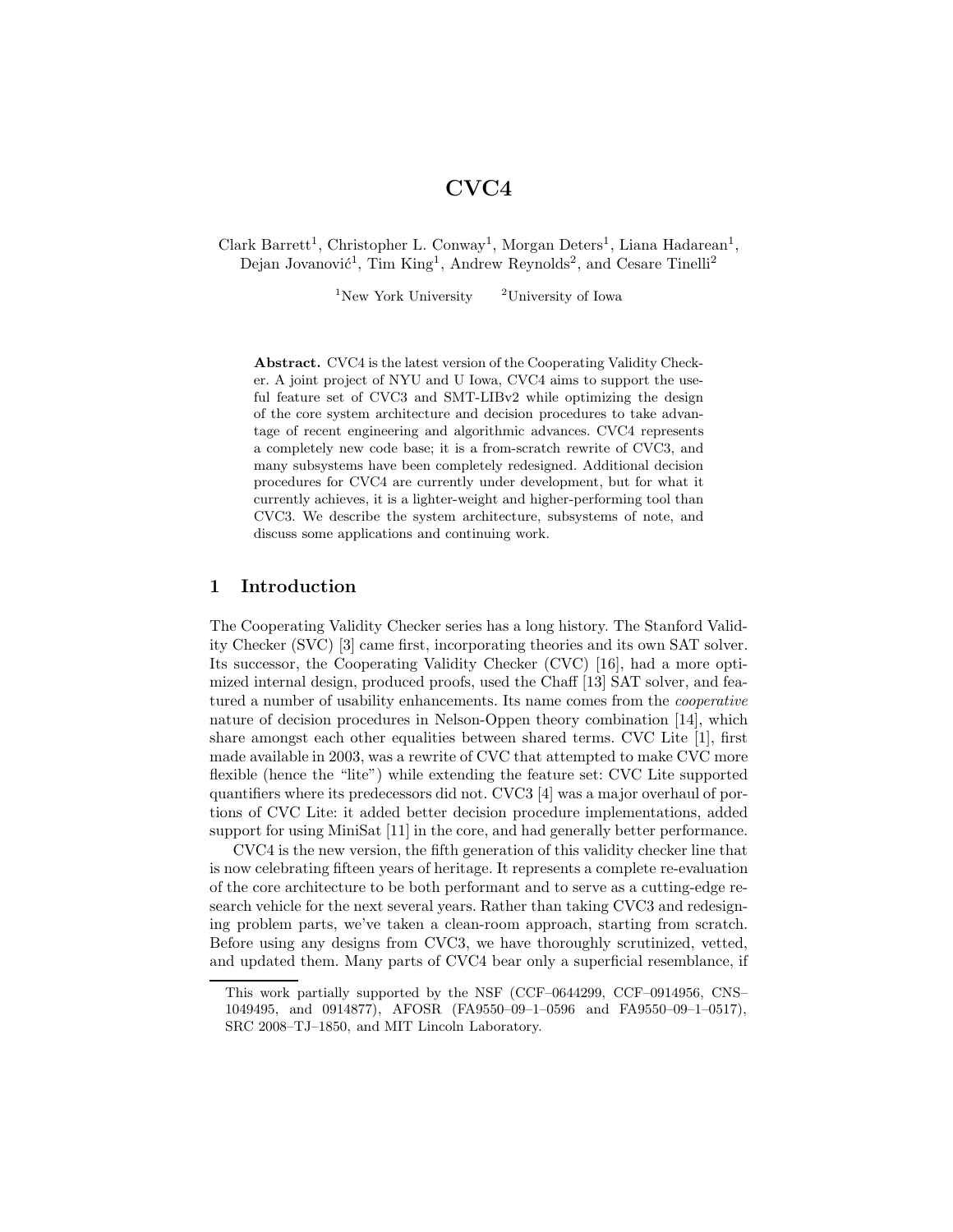any, to their correspondent in CVC3. However, CVC4 is fundamentally similar to CVC3 and many other modern SMT solvers: it is a  $DPLL(T)$  solver [12], with a SAT solver at its core and a delegation path to different decision procedure implementations, each in charge of solving formulas in some background theory. The re-evaluation and ground-up rewrite was necessitated, we felt, by the performance characteristics of CVC3. CVC3 has many useful features, but some core aspects of the design led to high memory use, and the use of heavyweight computation (where more nimble engineering approaches could suffice) makes CVC3 a much slower prover than other tools. As these designs are central to CVC3, a new version was preferable to a selective re-engineering, which would have ballooned in short order. Some specific deficiencies of CVC3 are mentioned in this article.

# 2 Design of CVC4

CVC4 is organized around a central core of engines:

- $-$  The *SMT Engine* serves as the main outside interface point to the solver. Known in previous versions of CVC as the ValidityChecker, the SMT Engine has public functions to push and pop solving contexts, manipulate a set of currently active assumptions, and check the validity of a formula, as well as functions to request proofs and generate models. This engine is responsible for setting up and maintaining all user-related state.
- The Prop Engine manages the propositional solver at the core of CVC4. This, in principle, allows different SAT solvers to be plugged into CVC4. (At present, only MiniSat is supported, due to the fact that a SAT solver must be modified to dispatch properly to SMT routines.)
- The Theory Engine serves as an "owner" of all decision procedure implementations. As is common in the research field, these implementations are referred to as theories and all are derived from the base class Theory.

CVC3 used what was in effect a domain-specific language for proof rules, which formed the trusted code base of the system. No fact could be registered by the system without first constructing a Theorem object, and no Theorem object could be constructed except through the trusted proof rules.

CVC4's design takes a different approach. Much time and memory was spent in CVC3's Theorem-computation. When not producing proofs, CVC4 uses a more lightweight approach, with *Theory* objects similar to those suggested by modern  $DPLL(T)$  literature [12] and used in other solvers. CVC4's Theory class is responsible for checking consistency of the current set of assertions, and propagating new facts based on the current set of assertions. Theorem objects are not produced up front for theory-propagated facts, but rather can be computed lazily (or not at all, when the DPLL core doesn't require them).

CVC4 incorporates numerous managers in charge of managing subsystems:

– The Node Manager is one of the busiest parts of CVC4, in charge of the creation and deletion of all expressions ("nodes") in the prover. Node objects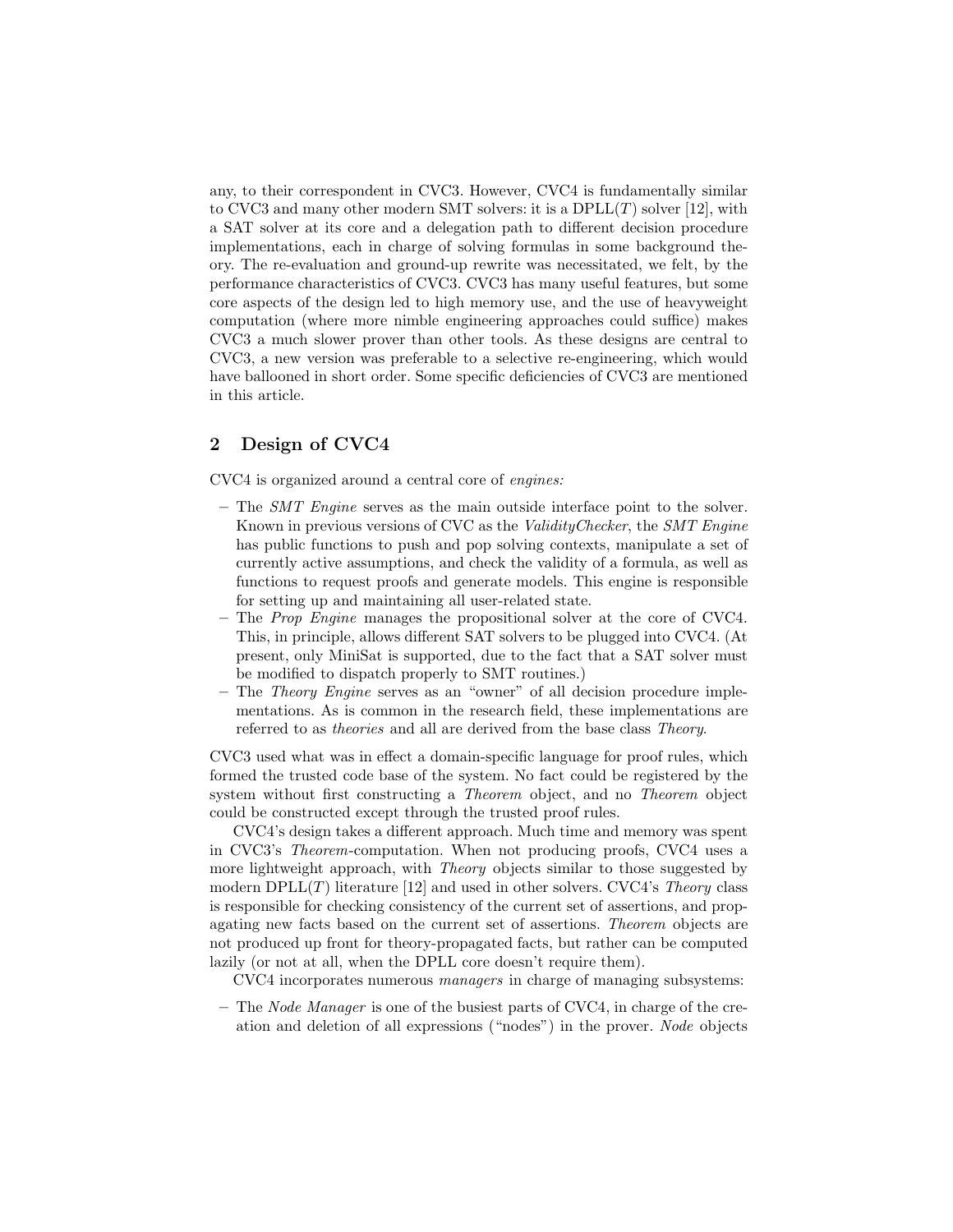are immutable and subject to certain simplifying constraints.<sup>1</sup> Further,  $Node$ objects are unique; the creation of an already-extant Node results in a reference to the original. Node data is reference-counted (the Node class itself is just a reference-counted smart pointer to node data) and subject to reclamation by the Node Manager when no longer referenced; for performance reasons, this is done lazily (see below for performance justification).

- The Shared Term Manager is in charge of all shared terms in the system. Shared terms are detected by the Theory Engine and registered with this manager, and this manager broadcasts new equalities between shared terms.
- The Context Memory Manager is in charge of maintaining a coherent, backtrackable data context for the prover. At its core, it is simply a region memory manager, from which new memory regions can be requested ("pushed") and destroyed ("popped") in LIFO order. These regions contain saved state for a number of heap-allocated objects, and when a pop is requested, these heap objects are "restored" from their backups in the region. This leads to a nice, general mechanism to do backtracking without lots of ad hoc implementations in each theory; this is highly useful for rapid prototyping. However, as a general mechanism, it must be used sparingly; it is often beneficial to perform backtracking manually within a theory using a lighter-weight method, to timestamp to indicate when a previously-computed result is stale, or to develop approaches requiring little or no backtracking at all (e.g., tableaux in Simplex).

#### 2.1 Expressions ("nodes")

Expressions are represented by class Node and are considerably more efficient than CVC3's expression representation. In the latest version of CVC3, expressions maintain 14 word-sized data members (plus pointers to child expressions). In CVC4, nodes take 64 bits plus child pointers, a considerable space savings. (In part, this savings results from clever bit-packing. Part is in storing node-related data outside of Node objects when appropriate.)

The expression subsystem of CVC4 has been carefully designed, and we have analyzed runtime profiling data to ensure its performance is reasonable. On stress tests, it beats CVC3's expression subsystem considerably. We performed a handful of targeted experiments to demonstrate this (all results are speedups observed over a large number of iterations of the same test within the same process):

 $Set-up/tear-down$ . First, we wanted to measure raw set-up and tear-down time for the CVC4 expression subsystem with respect to CVC3. For CVC3, this involves the creation and destruction of a ValidityChecker object. For CVC4, this

<sup>&</sup>lt;sup>1</sup> For example, PLUS nodes, representing arithmetic addition, must have two or more children. This is specified by the theory of arithmetic and enforced by the Node Manager; this arity can then be assumed by code that manipulates arithmetickinded nodes. If an input language permits unary PLUS, that language's parser must convert that input expression into a valid CVC4 Node.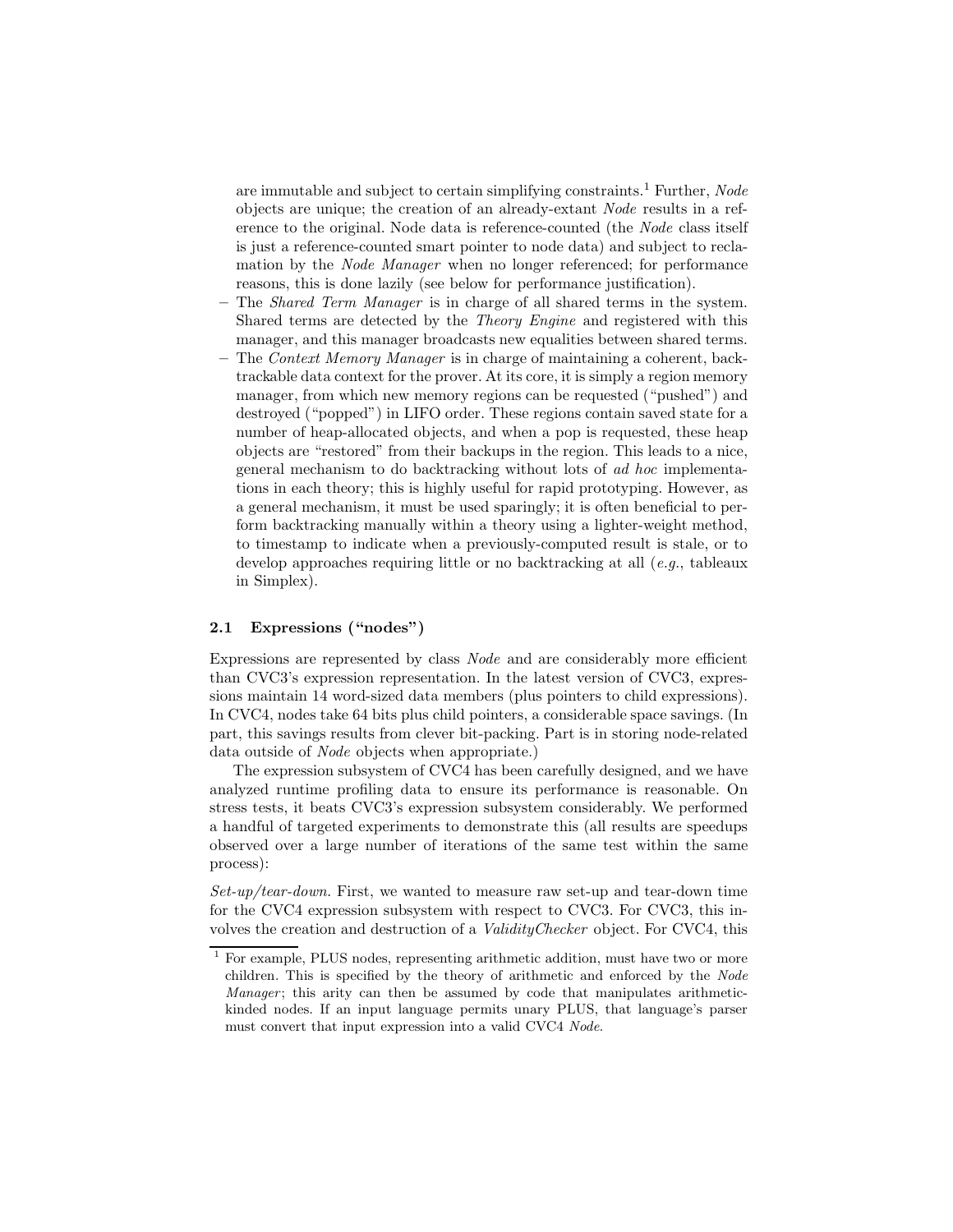involves the creation and destruction of an Expression Manager. CVC4 performs this task almost  $10\times$  faster than CVC3.

Same-exprs. CVC4 keeps a unique copy of expression information for each distinct expression. When the client requests an expression node, a lookup in an internal node table is performed to determine whether it already exists; if it does, a pointer to the existing expression data is returned (if not, a pointer to a new, freshly-constructed expression data object is returned). CVC3's behavior is similar. For this stress test, we created a simple expression, then pointed away from it, causing its reference count to drop to 0. CVC4 is  $3.5\times$  faster than CVC3 at this simple task. This is largely because CVC3 does garbage-collection eagerly; it thus does collection work when the reference count on the expression data drops to 0, and must construct the expression anew each time it is requested. CVC4's lazy garbage-collection strategy never collects the expression data (as it is dead only a short time) and therefore must never re-construct it anew.

Same-exprs-with-saving. Because the reference count on node data falls to 0 in the previous test, we performed a similar test where the reference count never drops to 0. This removes the advantage of the lazy collection strategy and measures the relative performance CVC4's lookup in its internal node table. Because the same expression is requested each time, the lookup is always successful (after the first time). CVC4's advantage in this test drops to 1.5× speedup over CVC3, less of an advantage but still considerably faster.

Separate-exprs. Finally, the performance of raw expression construction is measured by producing a stream of new expressions. These will each result in a failed lookup in the internal node table and the construction of a new expression structure. Here, CVC4 is again roughly  $3.5\times$  faster than CVC3.

As mentioned above, all of the above stress tests were run for a high number of iterations (at least ten million) to get stable performance data on which to base the comparisons. In the separate-exprs test, expressions were built over fresh variables, ensuring their distinctness.

We conclude that CVC4's expression subsystem has better performance in setting up and tearing down, in creating already-existing expressions, and in creating not-yet-existing expressions. We further demonstrated one case justifying the use of a lazy garbage collector implemented in CVC4 over the eager one in CVC3.

We performed similar experiments on typical linear arithmetic workloads (drawn from QF LRA benchmarks in the SMT-LIB library). The time for the expression subsystem operations (not involving any solver machinery) was roughly 1.4× faster in CVC4 than in CVC3, and CVC4 allocated only a quarter of the memory that CVC3 did.

#### 2.2 Theories

CVC4 incorporates newly-designed and implemented decision procedures for its theory of uninterpreted functions, its theory of arithmetic, of arrays, of bitvectors, and of inductive datatypes, based on modern approaches described in the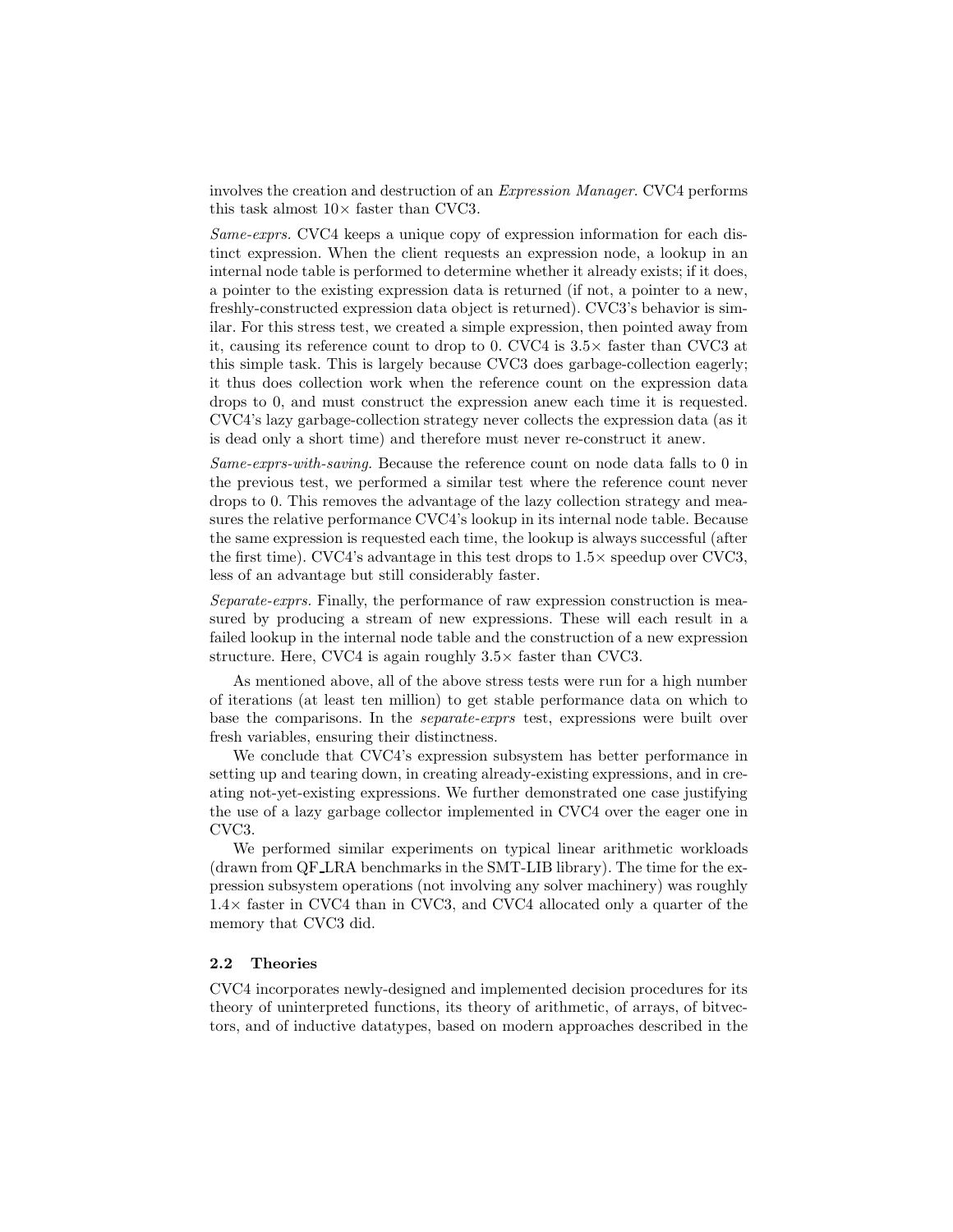literature. Performance generally is far better than CVC3's (see the note in the conclusion).

In a radical departure from CVC3, CVC4 implements a version of the Simplex method in its implementation of arithmetic [10], whereas CVC3 (and earlier provers in the CVC line) had used an approach based on Fourier-Motzkin variable elimination.

# 2.3 Proofs

CVC4's proof system is designed to support LFSC proofs [15], and is also designed to have *absolutely zero footprint* in memory and time when proofs are turned off at compile-time.

#### 2.4 Library API

As CVC4 is meant to be used via a library API, there's a clear division between the public, outward-facing interface, and the private, inward-facing one. This is a distinction that wasn't as clear in the previous version; installations of CVC3 required the installation of all CVC3 header files, because public headers depended on private ones to function properly. Not so in CVC4, where only a subset of headers declaring public interfaces are installed on a user's machine.

Further, we have decided "to take our own medicine." Our own tools, including CVC4's parser and main command-line tool, link against the CVC4 library in the same way that any end-user application would. This helps us ensure that the library API is complete—since if it is not, the command-line CVC4 tool is missing functionality, too, an omission we catch quickly. This is a considerable difference in design from CVC3, where it has often been the case that the API for one or another target language was missing key functionality.

#### 2.5 Theory modularity

Theory objects are designed in CVC4 to be highly modular: they do not employ global state, nor do they make any other assumptions that would inhibit their functioning as a client to another decision procedure. In this way, one Theory can instantiate and send subqueries to a completely subservient client Theory without interfering with the main solver flow.

#### 2.6 Support for concurrency

CVC4's infrastructure has been designed to make the transition to multiprocessor and multicore hardware easy, and we currently have an experimental lemmasharing portfolio version of CVC4. We intend CVC4 to be a good vehicle for other research ideas in this area as well. In part, the modularity of theories (above) is geared toward this—the absence of global state and the immutability of expression objects clearly makes it easier to parallelize operations. Similarly, the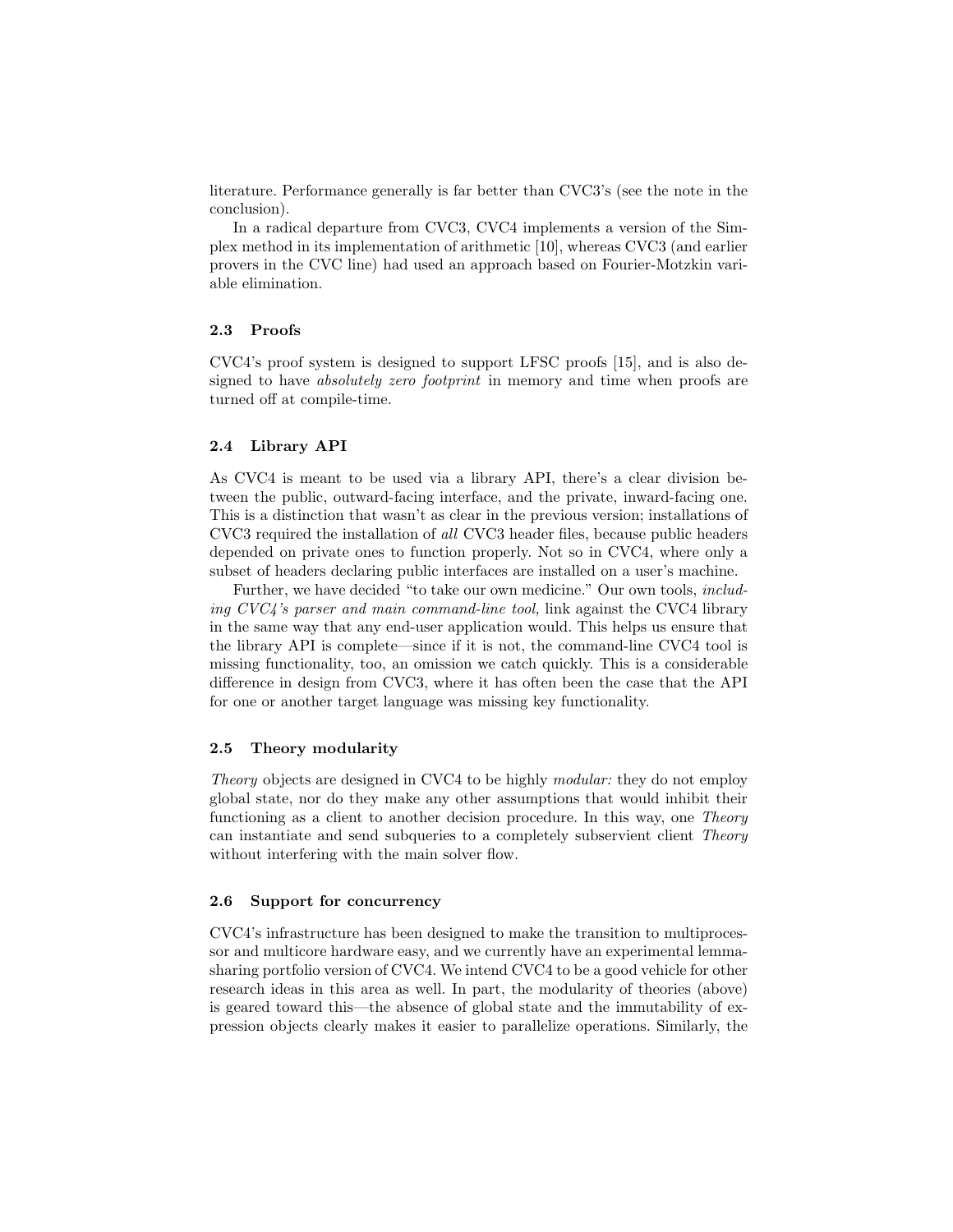Theory API specifically includes the notion of *interruptibility*, so that an expensive operation (e.g., theory propagation) can be interrupted if work in another thread makes it irrelevant. Current work being performed at NYU and U Iowa is investigating different ways to parallelize SMT; the CVC4 architecture provides a good experimental platform for this research, as it does not need to be completely re-engineered to test different concurrent solving strategies.

## 3 Conclusion

SMT solvers are currently an area of considerable research interest. Barcelogic [5], CVC3 [4], MathSat [6] OpenSMT [7], Yices [9], and Z3 [8] are examples of modern, currently-maintained, popular SMT solvers. OpenSMT and CVC3 are open-source, and CVC3, Yices, and Z3 are the only ones to support all of the defined SMT-LIB logics, including quantifiers.

CVC4 aims to follow in CVC3's footsteps as an open-source theorem prover supporting this wide array of background theories. CVC3 supports all of the background theories defined by the SMT-LIB initiative, and provides proofs and counterexamples upon request; CVC4 aims for full compliance with the new SMT-LIB version 2 command language and backward compatibility with the CVC presentation language.

In this way, CVC4 will be a drop-in replacement for CVC3, with a cleaner and more consistent library API, a more modular, flexible core, a far smaller memory footprint, and better performance characteristics.

The increased performance of CVC4's (over CVC3's) expression subsystem was demonstrated in section 2; CVC4's solving apparatus also performs better than CVC3's. In SMT-COMP 2010 [2], both solvers competed in the QF LRA division. CVC4 solved more than twice the benchmarks CVC3 did, and for the benchmarks they both solved, CVC4 was almost always faster.

Our goal in CVC4 has been to provide a better-performing implementation of CVC3's feature set, while focusing on flexibility so that it can function as a research vehicle for years to come. Our first goal has been realized for the features that CVC4 currently supports, and we believe this success will continue as we complete support for CVC3's rich set of features. We have been successful in our second as well: a number of internal, complicated, non-intuitive assumptions on which CVC3 rests have been removed in the CVC4 redesign. We have been able to simplify greatly the component interactions and the data structures used in CVC4, making it far easier to document the internals, incorporate new developers, and add support for new features.

## References

1. Clark Barrett and Sergey Berezin. CVC Lite: A new implementation of the Cooperating Validity Checker. In Rajeev Alur and Doron A. Peled, editors, Proceedings of the  $16^{th}$  International Conference on Computer Aided Verification (CAV '04), volume 3114 of Lecture Notes in Computer Science, pages 515–518. Springer-Verlag, July 2004. Boston, Massachusetts.